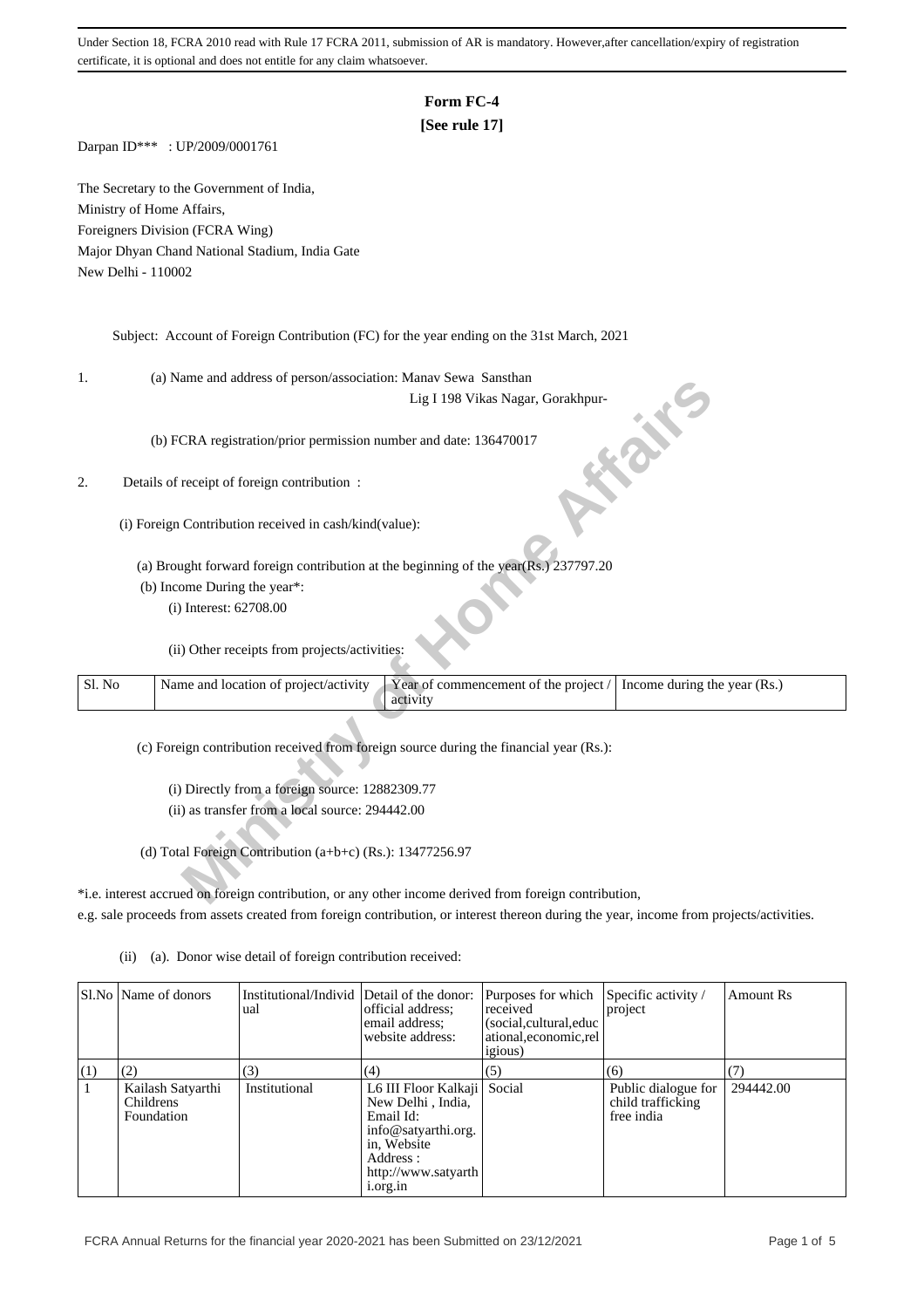|                | Sl.No   Name of donors                                   | Institutional/Individ Detail of the donor:<br>ual | official address;<br>email address;<br>website address:                                                                                                             | Purposes for which<br>received<br>(social,cultural,educ<br>ational, economic, rel<br><i>igious</i> ) | Specific activity /<br>project                                                                                 | <b>Amount Rs</b> |
|----------------|----------------------------------------------------------|---------------------------------------------------|---------------------------------------------------------------------------------------------------------------------------------------------------------------------|------------------------------------------------------------------------------------------------------|----------------------------------------------------------------------------------------------------------------|------------------|
| $\overline{c}$ | <b>INDIA</b><br><b>DEVELOPMENT</b><br><b>RELIEF FUND</b> | Institutional                                     | 5821 Mossrock<br>Drive North<br>BathesdaMD<br>20852 3238,<br>United States of<br>America, Email Id:<br>vinod@idrf.org,<br>Website Address:<br>http://www.idrf.org   | Social                                                                                               | Enhancing<br>livelihood for<br>Musahar<br>community in<br>Eastern Uttar<br>Pradesh and Covid<br>Relief support | 4226100.77       |
| 3              | kindernothilfe e.V.                                      | Institutional                                     | Dusseldorfer<br>Landstrabe<br>180,47249<br>Duisburg,<br>Germany, Email<br>Id:<br>Stefan.Ernst@knh.<br>de, Website<br>Address:<br>https://www.kinder<br>nothilfe.org | Social                                                                                               | Childrens<br>humanitarian<br>approach towards<br>rights enabling<br>environment                                | 8656209.00       |

| Sl.No | -<br><i>d</i> urpose | nount                       |
|-------|----------------------|-----------------------------|
|       | c<br>Social          | $\overline{a}$<br>2882309.7 |

#### 3. Details of Utilisation of foreign contribution:

# (a) Details of activities/projects for which foreign contribution has been received and utilised (in rupees)

|                   |                                                                                                                                                                           |                                                                                                                                  |                  | Id:<br>Stefan.Ernst@knh.<br>de, Website<br>Address :<br>https://www.kinder<br>nothilfe.org |                       |                         |                       |             |                                                                                                                               |                                 |
|-------------------|---------------------------------------------------------------------------------------------------------------------------------------------------------------------------|----------------------------------------------------------------------------------------------------------------------------------|------------------|--------------------------------------------------------------------------------------------|-----------------------|-------------------------|-----------------------|-------------|-------------------------------------------------------------------------------------------------------------------------------|---------------------------------|
| received:         |                                                                                                                                                                           |                                                                                                                                  |                  |                                                                                            |                       |                         |                       |             | (b) Cumulative purpose-wise (social, cultural, educational, economic, religious) amount of all foreign contribution donations |                                 |
| Sl.No             | Purpose                                                                                                                                                                   |                                                                                                                                  |                  |                                                                                            |                       | Amount<br>12882309.77   |                       |             |                                                                                                                               |                                 |
| $\mathbf 1$<br>3. | Social<br>Details of Utilisation of foreign contribution:<br>(a) Details of activities/projects for which foreign contribution has been received and utilised (in rupees) |                                                                                                                                  |                  |                                                                                            |                       |                         |                       |             |                                                                                                                               |                                 |
| Sl. No.           | Name of<br>project/acti ocation<br>vity                                                                                                                                   | Address/L                                                                                                                        | Previous Balance |                                                                                            |                       | Receipt during the year | Utilised              |             | Balance                                                                                                                       |                                 |
|                   |                                                                                                                                                                           |                                                                                                                                  | In cash          | In Kind                                                                                    | In cash               | In Kind                 | In cash               | In Kind     | In cash                                                                                                                       | In Kind                         |
| (1)<br>1          | (2)<br>Kindernot<br>hilfe<br><b>CHHATR</b><br>EE                                                                                                                          | (3)<br>Maharajga 0.00<br>nj.<br>Siddhartha<br>nagar<br>behraich<br>lakhimpur<br>Khiri<br>Gorakhpur<br>Uttar<br>Pradesh27<br>3001 | (4)              | (5)<br>0.00                                                                                | (6)<br>8656209.0<br>0 | (7)<br>0.00             | (8)<br>6326733.8<br>0 | (9)<br>0.00 | (10)<br>2329475.2<br>$\mathbf{0}$                                                                                             | (11)<br>0.00                    |
| $\overline{c}$    | Indian<br>Developm<br>ent and<br>Relief<br>Fund                                                                                                                           | Tamkuhi<br>Uttar<br>Pradesh<br>and<br>Wayanad<br>Kerala<br>Kushinaga<br>r Uttar<br>Pradesh27<br>4407                             | 237797.20        | 0.00                                                                                       | 4226100.7<br>7        | 0.00                    | 4418322.2<br>9        | 0.00        | 45575.68                                                                                                                      | 0.00                            |
| 3                 | Kailash<br>Satyarthi<br>Childrens<br>Foundatio<br>n Public<br>Dialogue<br><b>FCRA Annual Returns</b>                                                                      | Gorakhpur 0.00<br>and<br>adjoining<br>10<br><b>Districts</b><br>Gorakhpur<br>Uttar<br>Pradesh27                                  |                  | 0.00                                                                                       | 294442.00             | 0.00                    | 294442.00             | 0.00        | 0.00                                                                                                                          | 0.00<br><del>Plage 2 of 5</del> |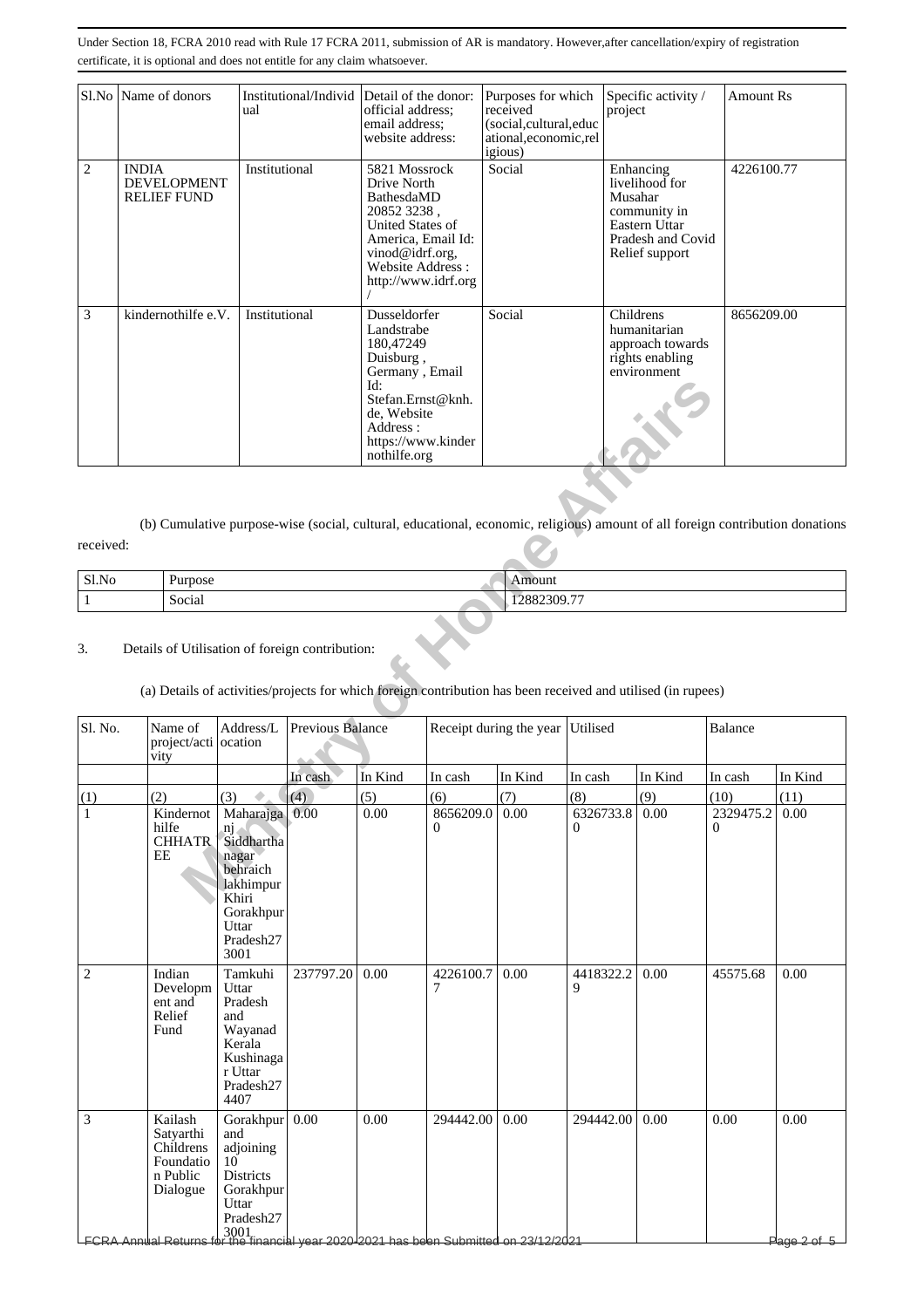| Total |  |  | $\cdots$<br>$20^{\circ}$<br>. .<br>$\sim$<br><u>_</u> | $_{0.00}$ | $1 - 7 - 7$<br>$\sim$<br>$\overline{\phantom{a}}$ | 0.00 | '9498.<br>0 <sup>o</sup> | 0.00 | $\frac{1}{2} \frac{1}{2} \frac{1}{2} \frac{1}{2} \frac{1}{2} \frac{1}{2} \frac{1}{2} \frac{1}{2} \frac{1}{2} \frac{1}{2} \frac{1}{2} \frac{1}{2} \frac{1}{2} \frac{1}{2} \frac{1}{2} \frac{1}{2} \frac{1}{2} \frac{1}{2} \frac{1}{2} \frac{1}{2} \frac{1}{2} \frac{1}{2} \frac{1}{2} \frac{1}{2} \frac{1}{2} \frac{1}{2} \frac{1}{2} \frac{1}{2} \frac{1}{2} \frac{1}{2} \frac{1}{2} \frac{$<br>11 | 0.00 |
|-------|--|--|-------------------------------------------------------|-----------|---------------------------------------------------|------|--------------------------|------|----------------------------------------------------------------------------------------------------------------------------------------------------------------------------------------------------------------------------------------------------------------------------------------------------------------------------------------------------------------------------------------------------|------|
|-------|--|--|-------------------------------------------------------|-----------|---------------------------------------------------|------|--------------------------|------|----------------------------------------------------------------------------------------------------------------------------------------------------------------------------------------------------------------------------------------------------------------------------------------------------------------------------------------------------------------------------------------------------|------|

(b) Details of utilisation of foreign contribution:

(i) Utilisation\*\* for projects as per aims and objectives of the person/association(Rs.): 1103949809.00

(ii) Total administrative expenses as provided in rule 5 of the Foreign Contribution (Regulation) Rules, 2011 (Rs.) :0.00

(iii) Total utilisation of foreign contribution  $(Rs.)$  (i+ii):1103949809.00

\*\* It is affirmed that the utilisation of foreign contribution is not in contravention of the provisions contained in the Foreign Contribution(Regulation) Act, 2010 (42 of 2010) and more particularly in section 9 and section 12 of the Act which, inter-alia, states that the acceptance of foreign contribution is not likely to affect prejudicially:

|         | (A) the soverignty and integrity of india; or.             |                                                                                                                            |                                                                                                |                                  |
|---------|------------------------------------------------------------|----------------------------------------------------------------------------------------------------------------------------|------------------------------------------------------------------------------------------------|----------------------------------|
|         |                                                            | (B) the security, strategic, scientific or economic interest of the state; or                                              |                                                                                                |                                  |
|         | (C) the public interest; or                                |                                                                                                                            |                                                                                                |                                  |
|         | (D) freedom or fairness of election to any Legistature; or |                                                                                                                            |                                                                                                |                                  |
|         | (E) friendly relations with any foreign state; or          |                                                                                                                            |                                                                                                |                                  |
|         |                                                            | (F) harmony between religious, racial, social, lingusitic or relgional groups, castes or communities.                      |                                                                                                |                                  |
|         |                                                            |                                                                                                                            |                                                                                                |                                  |
|         | (c) Total purchase of fresh assets (Rs.)                   |                                                                                                                            |                                                                                                |                                  |
| Sl. No. | Name of project/activity                                   | Details of fresh assets                                                                                                    | Objective of<br>acquiring fresh<br>assets                                                      | Cost of fresh assets<br>(In Rs.) |
| (i)     | Creation of movable assests                                | Computer and Peripherals with<br>Furnitures                                                                                | Assets purchased<br>for Eight Centers<br>under<br>Kindernothilfe<br><b>CHHATREE</b><br>project | 460465.00                        |
|         | Total                                                      |                                                                                                                            |                                                                                                | 460465.00                        |
|         |                                                            | (d) Foreign contribution transferred to other person/associations before 29.09.2020 (The Foreign Contribution (Regulation) |                                                                                                |                                  |
|         | Amendment Act, 2020):                                      |                                                                                                                            |                                                                                                |                                  |
|         |                                                            |                                                                                                                            |                                                                                                |                                  |
| Sl. No. | Name of the person/association                             | Date                                                                                                                       | Purpose                                                                                        | Amount                           |
| (1)     | (2)                                                        | (3)                                                                                                                        | (4)                                                                                            | (5)                              |
|         |                                                            |                                                                                                                            |                                                                                                |                                  |

| Sl.<br>No. | person/association<br>Nam <sup>e</sup><br>the<br>'UΙ | Date                            | <b>Purpose</b> | Amount |
|------------|------------------------------------------------------|---------------------------------|----------------|--------|
|            | $\sim$<br>. <u>. .</u>                               | $\sim$<br>$\tilde{\phantom{a}}$ |                | $\sim$ |

(e) Total utilisation in the year (Rs.)(b+c+d) 1104410274.00

#### 4. Details of unutilised foreign contribution:

(i) Total foreign contribution invested in term Deposits (Rs.):

| Sr. No. | Details                          | Total( in Rs.) |
|---------|----------------------------------|----------------|
| (i)     | Opening Balance of FD            | 0.00           |
| (ii)    | FD made during the year          | 0.00           |
| (iii)   | Less: realisation of previous FD | 0.00           |
|         | Closing balance of FD            | 0.00           |

(ii) Balance of unutilised foreign contribution, in cash/bank, at the end of the year(Rs):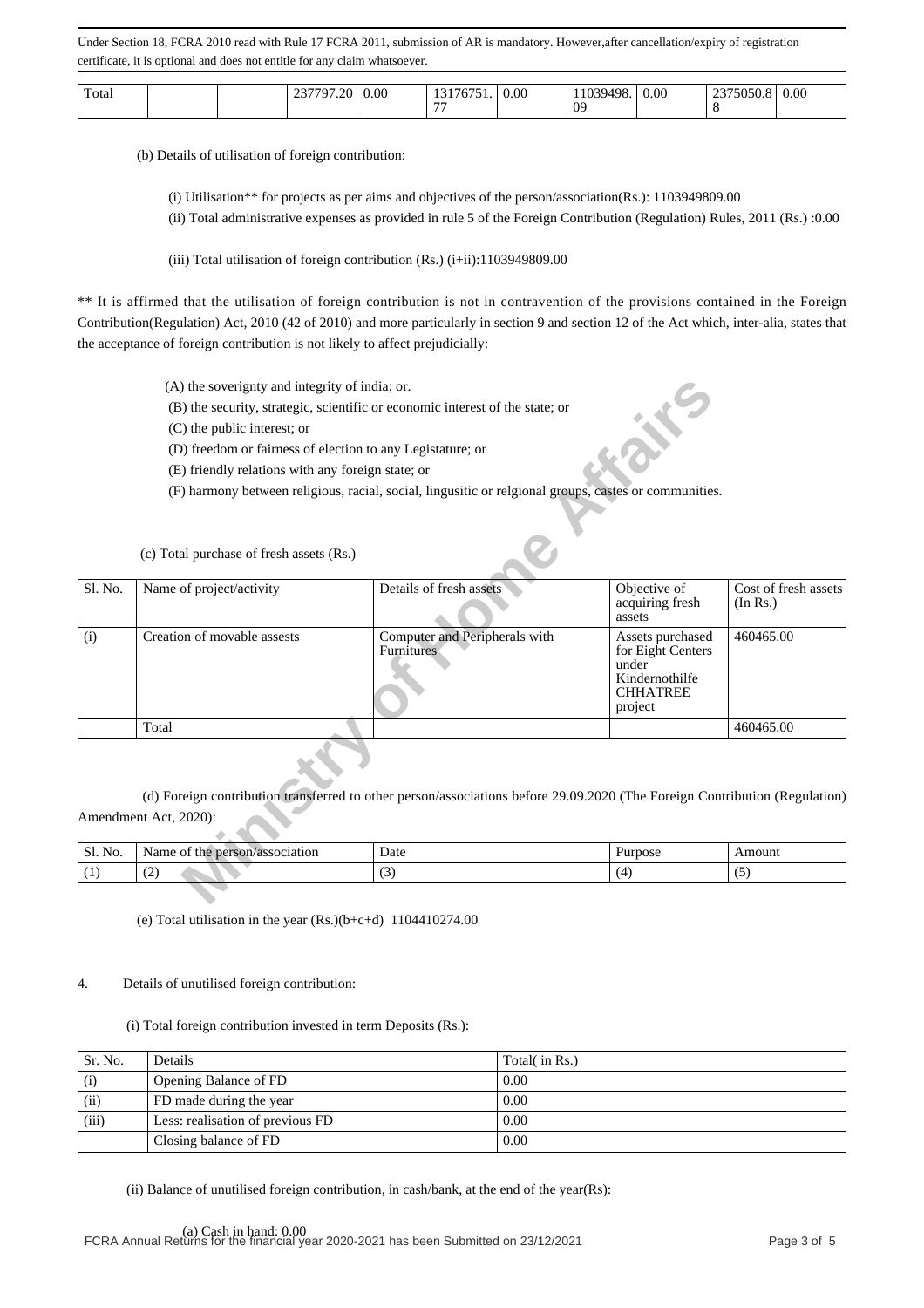- (b) in FC designated bank account: 0.00
- (c) in utilisation bank account(s): 2375050.88
- 5. Details of foreigners as Key functionary/working/associated: 0
- 6. Details of land and building remained unutilised for more than two year:

| Sl.<br>No. | Location of land and building | of acquisition<br>ear | Purpose<br>acquisition<br>ОT | unutilisation<br>Reason<br>ОŤ |
|------------|-------------------------------|-----------------------|------------------------------|-------------------------------|
|            | $\sim$                        | ιJ                    |                              |                               |

(7) (a) Details of FCRA Account for receipt of foreign contribution (As on 31st March of the year ending):

| Name of the<br>Bank           | <b>Branch Address</b><br>With pincode)  | Phone No.    | e-mail                                              | <b>IFSC</b> Code | Account number        | Date of Opening<br><b>Account</b> |
|-------------------------------|-----------------------------------------|--------------|-----------------------------------------------------|------------------|-----------------------|-----------------------------------|
|                               |                                         | (3).         | (4)                                                 | (5)              | (6)                   |                                   |
| <b>STATE BANK</b><br>OF INDIA | 11 Sansad Marg,<br>New Delhi 110<br>001 | 011-23374213 | fcraoperations.00   SBIN0000691<br>$691@$ sbi.co.in |                  | XXXXXX1672 21/03/2021 |                                   |

| <b>Name of the Bank</b>       | Branch<br><b>Address</b> (with Pin<br>code)                            | Phone No.    | e-mail                           | <b>IFSC</b> Code | <b>Account Number</b> | Date of Opening<br>Account |
|-------------------------------|------------------------------------------------------------------------|--------------|----------------------------------|------------------|-----------------------|----------------------------|
| $\bf(1)$                      | (2)                                                                    | (3)          | (4)                              | (5)              | (6)                   |                            |
| STATE BANK OF<br><b>INDIA</b> | <b>BANK</b><br>ROAD.GORAKHP<br>UR GORAKHPUR<br>UTTAR<br><b>PRADESH</b> | 0551-2338360 | $\text{sbi.00086@sbi.co.i}$<br>n | SBIN0000086      | 11539940826           | 18/11/2003                 |

|                                                                                                                                      | 001                                                                                                        |               |                                   |                  |                       |                                          |  |  |
|--------------------------------------------------------------------------------------------------------------------------------------|------------------------------------------------------------------------------------------------------------|---------------|-----------------------------------|------------------|-----------------------|------------------------------------------|--|--|
| (b) Details of another FCRA Account(if any,) for keeping or utilising (As on 31st March of the year ending)                          |                                                                                                            |               |                                   |                  |                       |                                          |  |  |
| Name of the Bank                                                                                                                     | <b>Branch</b><br><b>Address</b> (with Pin<br>code)                                                         | Phone No.     | e-mail                            | <b>IFSC Code</b> | <b>Account Number</b> | <b>Date of Opening</b><br><b>Account</b> |  |  |
| (1)                                                                                                                                  | (2)                                                                                                        | (3)           | (4)                               | (5)              | (6)                   | (7)                                      |  |  |
| <b>STATE BANK OF</b><br><b>INDIA</b>                                                                                                 | <b>BANK</b><br>ROAD, GORAKHP<br><b>UR GORAKHPUR</b><br><b>UTTAR</b><br><b>PRADESH</b>                      | 0551-2338360  | sbi.00086@sbi.co.i<br>$\mathbf n$ | SBIN0000086      | 11539940826           | 18/11/2003                               |  |  |
| (c) Details of all utilisation bank accounts (if any) for utilisation of Foregin Contribution (As on 31st March of the year ending): |                                                                                                            |               |                                   |                  |                       |                                          |  |  |
| Name of the<br>Bank                                                                                                                  | <b>Branch Address</b><br>With pincode)                                                                     | Phone No.     | E-mail                            | <b>IFSC Code</b> | <b>Account No</b>     | Date of Opening<br>Account               |  |  |
| (1)                                                                                                                                  | (2)                                                                                                        | (3).          | (4)                               | (5)              | (6)                   | (7)                                      |  |  |
| <b>STATE BANK</b><br>OF INDIA                                                                                                        | <b>FERTILIZER</b><br><b>TOWNSHIP</b><br><b>BRANCH.</b><br><b>GORAKHPUR,</b><br>Uttar Pradesh,<br>Gorakhpur | 0551-22617932 | sbi.01873@sbi.c<br>o.in           | SBIN0001873      | XXXXXXX0163           | 16/12/2007                               |  |  |
| <b>STATE BANK</b><br><b>OF INDIA</b>                                                                                                 | <b>FERTILIZER</b><br><b>TOWNSHIP</b><br><b>BRANCH,</b><br>GORAKHPUR,<br>Uttar Pradesh,<br>Gorakhpur        | 0551-22617932 | sbi.01873@sbi.c<br>o.in           | SBIN0001873      | XXXXXXX6902           | 13/12/2014                               |  |  |
| <b>STATE BANK</b><br>OF INDIA                                                                                                        | <b>FERTILIZER</b><br><b>TOWNSHIP</b><br>BRANCH,<br>GORAKHPUR,<br>Uttar Pradesh,<br>Gorakhpur               | 0551-22617932 | sbi.01873@sbi.c<br>o.in           | SBIN0001873      | XXXXXXX9394           | 11/05/2015                               |  |  |

8 \*Whether during the period under report:

(i) any foreign contribution was transferred to any FCRA registered association? Yes